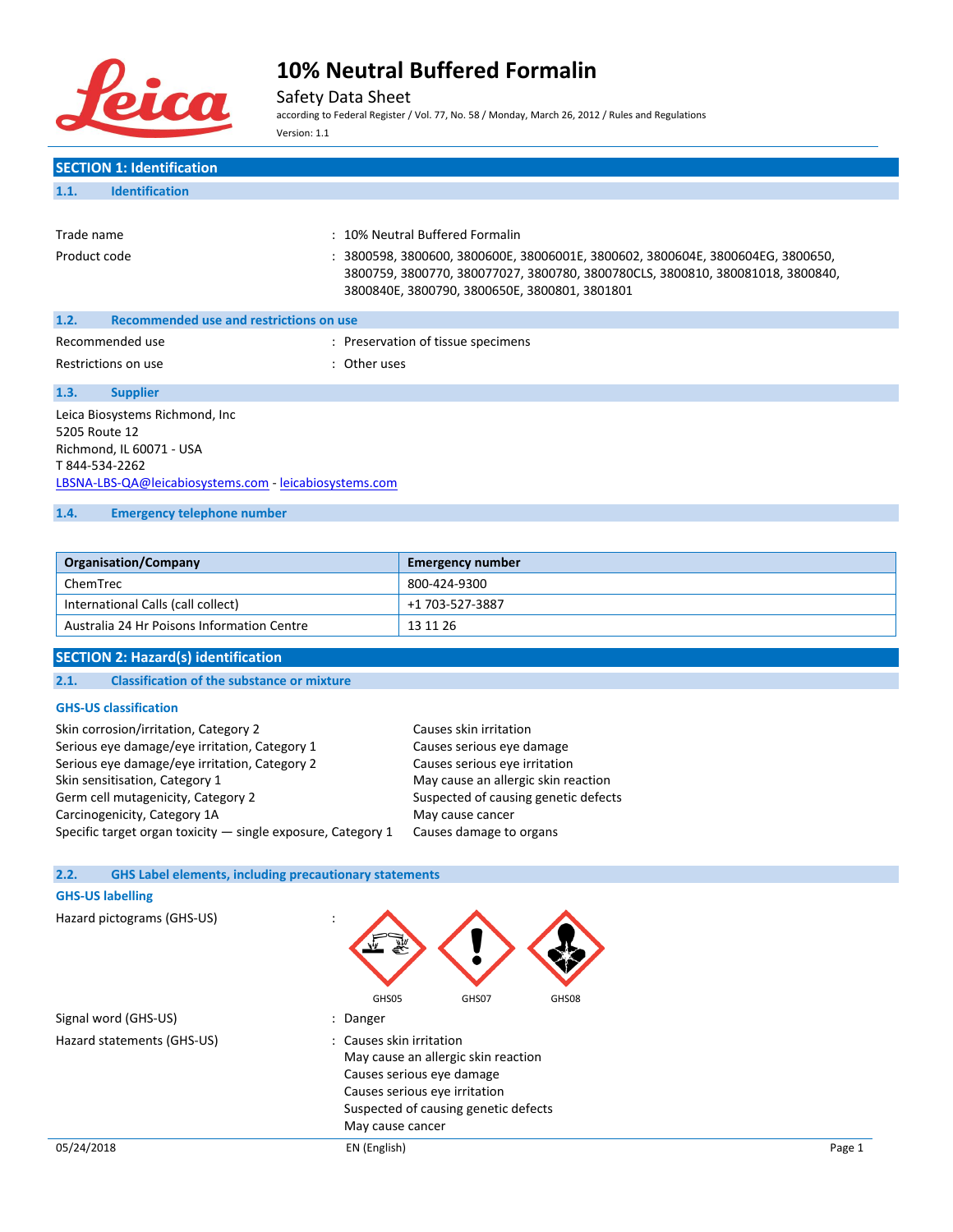## Safety Data Sheet

according to Federal Register / Vol. 77, No. 58 / Monday, March 26, 2012 / Rules and Regulations

|                                   | Causes damage to organs                                                                                                                                                                                                                                                                                                                                                                                                                                                                                                                                                                                                                                                                                                                                                                                                                                                                                                                                                                                                                                                                                                                                                                                                           |
|-----------------------------------|-----------------------------------------------------------------------------------------------------------------------------------------------------------------------------------------------------------------------------------------------------------------------------------------------------------------------------------------------------------------------------------------------------------------------------------------------------------------------------------------------------------------------------------------------------------------------------------------------------------------------------------------------------------------------------------------------------------------------------------------------------------------------------------------------------------------------------------------------------------------------------------------------------------------------------------------------------------------------------------------------------------------------------------------------------------------------------------------------------------------------------------------------------------------------------------------------------------------------------------|
| Precautionary statements (GHS-US) | : Obtain special instructions before use<br>Do not handle until all safety precautions have been read and understood<br>Do not breathe mist/vapours/spray.<br>Avoid breathing mists/vapors/spray<br>Wash thoroughly after handling<br>Do not eat, drink or smoke when using this product<br>Contaminated work clothing must not be allowed out of the workplace<br>Wear protective gloves/protective clothing/eye protection/face protection.<br>IF ON SKIN: Wash with plenty of soap and water<br>If in eyes: Rinse cautiously with water for several minutes. Remove contact lenses, if present<br>and easy to do. Continue rinsing<br>If exposed: Call a poison center/doctor<br>If exposed or concerned: Get medical advice/attention<br>Immediately call a POISON CENTER or doctor/physician<br>If skin irritation occurs: Get medical advice/attention<br>If skin irritation or rash occurs: Get medical advice/attention<br>If eye irritation persists: Get medical advice/attention<br>Take off contaminated clothing and wash it before reuse<br>Wash contaminated clothing before reuse<br>Store locked up<br>Dispose of contents/container in accordance with all local/regional/national/international<br>regulations |
|                                   |                                                                                                                                                                                                                                                                                                                                                                                                                                                                                                                                                                                                                                                                                                                                                                                                                                                                                                                                                                                                                                                                                                                                                                                                                                   |

**2.3. Other hazards which do not result in classification**

### No additional information available

**2.4. Unknown acute toxicity (GHS US)**

Not applicable

**SECTION 3: Composition/information on ingredients**

### **3.1. Substances**

- Not applicable
- **3.2. Mixtures**

| <b>Name</b>  | <b>Product identifier</b> | %       | <b>GHS-US classification</b>                                                                                                                                                        |
|--------------|---------------------------|---------|-------------------------------------------------------------------------------------------------------------------------------------------------------------------------------------|
| methanol     | (CAS-No.) 67-56-1         | $\lt 2$ | Flam. Lig. 2, H225<br>Acute Tox. 3 (Oral), H301<br>Acute Tox. 3 (Dermal), H311<br>Acute Tox. 3 (Inhalation), H331<br>Acute Tox. 3 (Inhalation: vapour), H331<br>STOT SE 1, H370     |
| Formaldehyde | (CAS-No.) 50-00-0         | < 6     | Acute Tox. 3 (Oral), H301<br>Acute Tox. 3 (Dermal), H311<br>Acute Tox. 3 (Inhalation: vapour), H331<br>Skin Corr. 1B, H314<br>Skin Sens. 1, H317<br>Muta. 2, H341<br>Carc. 1A, H350 |

### Full text of hazard classes and H-statements : see section 16

|                                       | <b>SECTION 4: First-aid measures</b>     |                                                                                                                                                            |  |  |  |
|---------------------------------------|------------------------------------------|------------------------------------------------------------------------------------------------------------------------------------------------------------|--|--|--|
| 4.1.                                  | <b>Description of first aid measures</b> |                                                                                                                                                            |  |  |  |
| First-aid measures general            |                                          | : IF exposed or concerned: Get medical advice/attention.                                                                                                   |  |  |  |
| First-aid measures after inhalation   |                                          | : Remove person to fresh air and keep comfortable for breathing.                                                                                           |  |  |  |
| First-aid measures after skin contact |                                          | : Rinse skin with water/shower. Remove/Take off immediately all contaminated clothing. If<br>skin irritation or rash occurs: Get medical advice/attention. |  |  |  |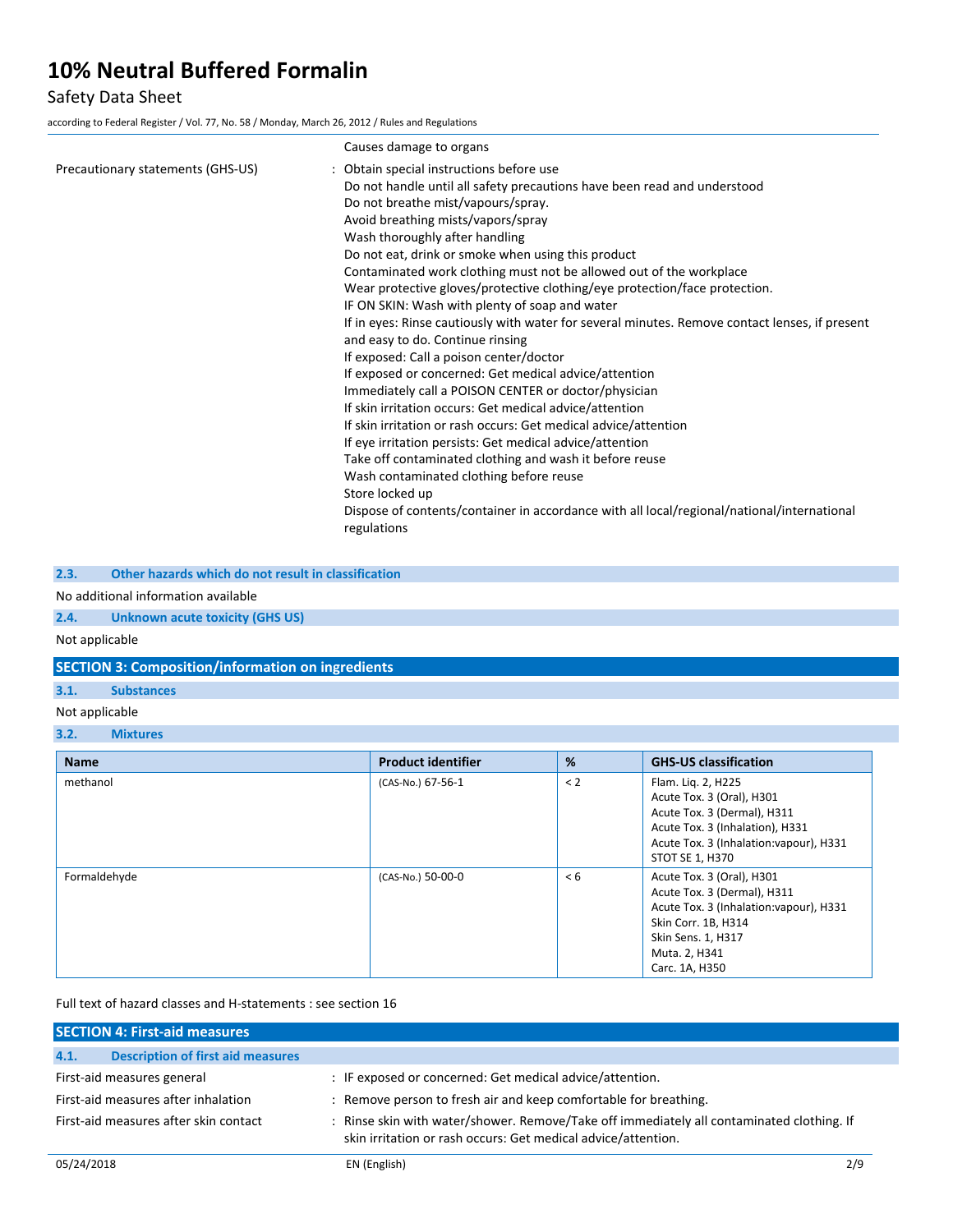# Safety Data Sheet

| according to Federal Register / Vol. 77, No. 58 / Monday, March 26, 2012 / Rules and Regulations |                                                                                                                                                                                     |  |  |
|--------------------------------------------------------------------------------------------------|-------------------------------------------------------------------------------------------------------------------------------------------------------------------------------------|--|--|
| First-aid measures after eye contact<br>: Rinse eyes with water as a precaution.                 |                                                                                                                                                                                     |  |  |
| First-aid measures after ingestion                                                               | : Call a poison center or a doctor if you feel unwell.                                                                                                                              |  |  |
| 4.2.<br>Most important symptoms and effects (acute and delayed)                                  |                                                                                                                                                                                     |  |  |
| Symptoms/effects after skin contact                                                              | : Irritation. May cause an allergic skin reaction.                                                                                                                                  |  |  |
| 4.3.<br>Immediate medical attention and special treatment, if necessary                          |                                                                                                                                                                                     |  |  |
| Treat symptomatically.                                                                           |                                                                                                                                                                                     |  |  |
| <b>SECTION 5: Fire-fighting measures</b>                                                         |                                                                                                                                                                                     |  |  |
| 5.1.<br>Suitable (and unsuitable) extinguishing media                                            |                                                                                                                                                                                     |  |  |
| Suitable extinguishing media                                                                     | : Water spray. Dry powder. Foam. Carbon dioxide.                                                                                                                                    |  |  |
| 5.2.<br>Specific hazards arising from the chemical                                               |                                                                                                                                                                                     |  |  |
| Fire hazard                                                                                      | : No data available on direct fire hazard.                                                                                                                                          |  |  |
| 5.3.<br>Special protective equipment and precautions for fire-fighters                           |                                                                                                                                                                                     |  |  |
| Protection during firefighting                                                                   | : Do not attempt to take action without suitable protective equipment. Self-contained<br>breathing apparatus. Complete protective clothing.                                         |  |  |
| <b>SECTION 6: Accidental release measures</b>                                                    |                                                                                                                                                                                     |  |  |
| 6.1.<br>Personal precautions, protective equipment and emergency procedures                      |                                                                                                                                                                                     |  |  |
| 6.1.1.<br>For non-emergency personnel                                                            |                                                                                                                                                                                     |  |  |
| <b>Emergency procedures</b>                                                                      | : Ventilate spillage area. Only qualified personnel equipped with suitable protective                                                                                               |  |  |
|                                                                                                  | equipment may intervene.                                                                                                                                                            |  |  |
| 6.1.2.<br>For emergency responders                                                               |                                                                                                                                                                                     |  |  |
| Protective equipment                                                                             | : Do not attempt to take action without suitable protective equipment. For further                                                                                                  |  |  |
|                                                                                                  | information refer to section 8: "Exposure controls/personal protection".                                                                                                            |  |  |
| 6.2.<br><b>Environmental precautions</b>                                                         |                                                                                                                                                                                     |  |  |
| Avoid release to the environment. Notify authorities if product enters sewers or public waters.  |                                                                                                                                                                                     |  |  |
| 6.3.<br>Methods and material for containment and cleaning up                                     |                                                                                                                                                                                     |  |  |
| Methods for cleaning up                                                                          | : Take up liquid spill into absorbent material. Notify authorities if product enters sewers or<br>public waters.                                                                    |  |  |
| Other information                                                                                | : Dispose of materials or solid residues at an authorized site.                                                                                                                     |  |  |
| <b>Reference to other sections</b><br>6.4.                                                       |                                                                                                                                                                                     |  |  |
| For further information refer to section 13.                                                     |                                                                                                                                                                                     |  |  |
| <b>SECTION 7: Handling and storage</b>                                                           |                                                                                                                                                                                     |  |  |
| 7.1.<br><b>Precautions for safe handling</b>                                                     |                                                                                                                                                                                     |  |  |
| Additional hazards when processed                                                                | : In the United States, refer to OSHA 1910.1048 for requirements for handling of<br>formaldehyde solutions.                                                                         |  |  |
| Precautions for safe handling                                                                    | : Ensure good ventilation of the work station. Wear personal protective equipment. Obtain                                                                                           |  |  |
|                                                                                                  | special instructions before use. Do not handle until all safety precautions have been read                                                                                          |  |  |
|                                                                                                  | and understood. Take all necessary technical measures to avoid or minimize the release of<br>the product on the workplace. Provide local exhaust or general room ventilation. Avoid |  |  |
|                                                                                                  | contact with skin and eyes.                                                                                                                                                         |  |  |
| Hygiene measures                                                                                 | : Wash contaminated clothing before reuse. Contaminated work clothing should not be                                                                                                 |  |  |
|                                                                                                  | allowed out of the workplace. Do not eat, drink or smoke when using this product. Always<br>wash hands after handling the product.                                                  |  |  |
| Conditions for safe storage, including any incompatibilities<br>7.2.                             |                                                                                                                                                                                     |  |  |
| <b>Technical measures</b>                                                                        | : Comply with applicable regulations.                                                                                                                                               |  |  |
| 05/24/2018                                                                                       | EN (English)<br>3/9                                                                                                                                                                 |  |  |
|                                                                                                  |                                                                                                                                                                                     |  |  |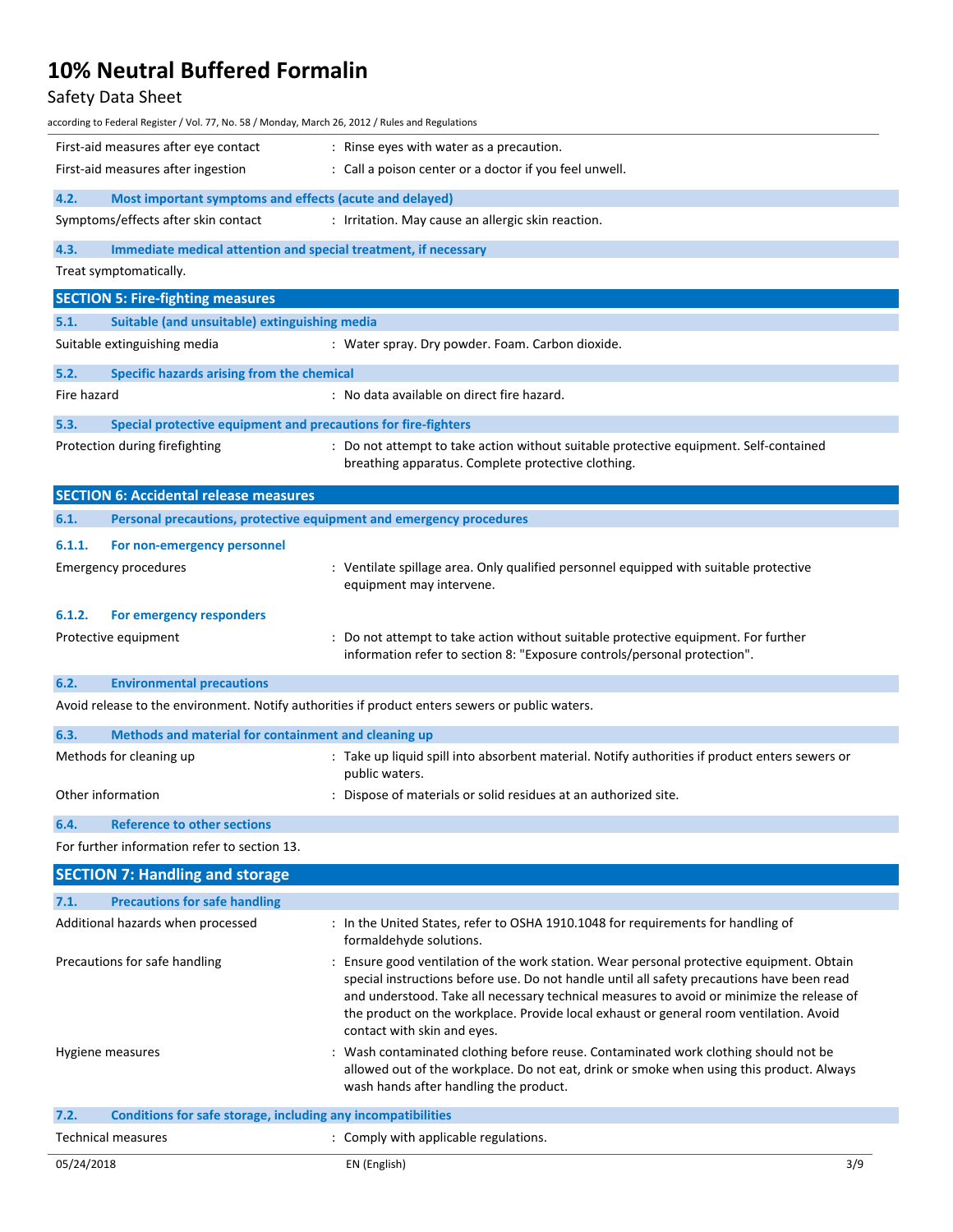### Safety Data Sheet

according to Federal Register / Vol. 77, No. 58 / Monday, March 26, 2012 / Rules and Regulations

Storage conditions **Storage conditions** : Store in a well-ventilated place. Keep cool. Keep container tightly closed. Store locked up.

| <b>SECTION 8: Exposure controls/personal protection</b> |                  |                                                                                           |
|---------------------------------------------------------|------------------|-------------------------------------------------------------------------------------------|
| 8.1.<br><b>Control parameters</b>                       |                  |                                                                                           |
| Formaldehyde (50-00-0)                                  |                  |                                                                                           |
| Not applicable                                          |                  |                                                                                           |
| methanol (67-56-1)                                      |                  |                                                                                           |
| <b>ACGIH</b>                                            | ACGIH TWA (ppm)  | 200 ppm (Methanol; USA; Time-weighted average<br>exposure limit 8 h; TLV - Adopted Value) |
| <b>ACGIH</b>                                            | ACGIH STEL (ppm) | 250 ppm (Methanol; USA; Short time value; TLV -<br>Adopted Value)                         |

| 8.2. | Appropriate engineering controls |                                                |
|------|----------------------------------|------------------------------------------------|
|      | Appropriate engineering controls | : Ensure good ventilation of the work station. |

- 
- Environmental exposure controls : Avoid release to the environment.

### **8.3. Individual protection measures/Personal protective equipment**

### **Hand protection:**

Protective gloves

#### **Eye protection:**

Safety glasses

#### **Skin and body protection:**

Wear suitable protective clothing

### **Respiratory protection:**

If the occupational exposure limit is exceeded, use an approved organic vapor respirator. Selection of respiratory protection depends on the contaminant type, form, and concentration. Select in accordance with OSHA 1910.134 or other applicable regulations and good industrial hygiene practice.

| <b>SECTION 9: Physical and chemical properties</b>            |                     |  |  |
|---------------------------------------------------------------|---------------------|--|--|
| Information on basic physical and chemical properties<br>9.1. |                     |  |  |
| Physical state                                                | : Liquid            |  |  |
| Colour                                                        | : Colourless        |  |  |
| Odour                                                         | : Pungent           |  |  |
| Odour threshold                                               | : No data available |  |  |
| рH                                                            | $: 7 - 7.2$         |  |  |
| Melting point                                                 | : Not applicable    |  |  |
| Freezing point                                                | : No data available |  |  |
| Boiling point                                                 | : No data available |  |  |
| Flash point                                                   | : No data available |  |  |
| Relative evaporation rate (butylacetate=1)                    | : No data available |  |  |
| Flammability (solid, gas)                                     | : Not applicable.   |  |  |
| Vapour pressure                                               | : No data available |  |  |
|                                                               |                     |  |  |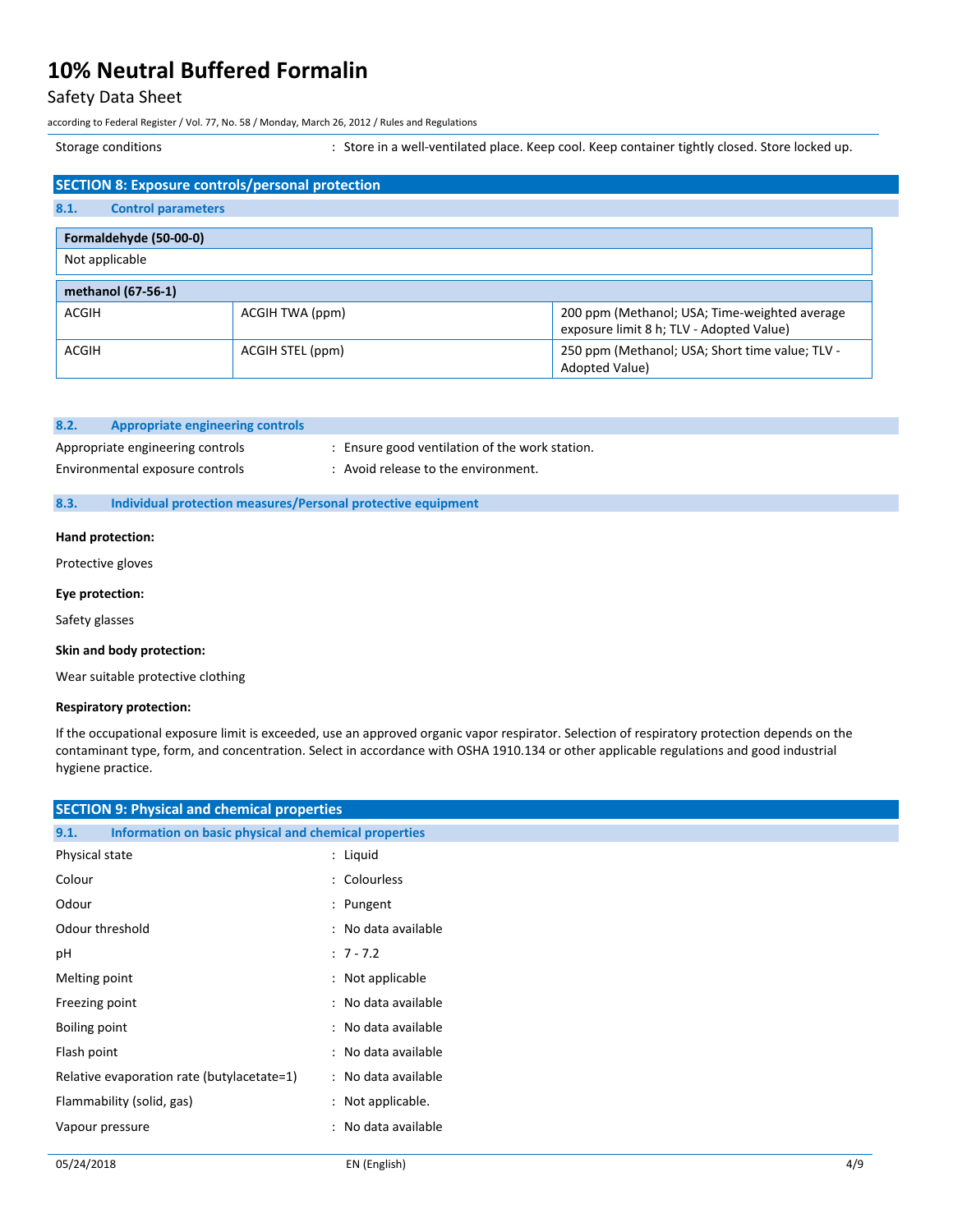## Safety Data Sheet

according to Federal Register / Vol. 77, No. 58 / Monday, March 26, 2012 / Rules and Regulations

| Relative vapour density at 20 °C | : No data available |
|----------------------------------|---------------------|
| Relative density                 | : No data available |
| Density                          | : 1.03              |
| Solubility                       | : No data available |
| Log Pow                          | : No data available |
| Auto-ignition temperature        | : No data available |
| Decomposition temperature        | : No data available |
| Viscosity, kinematic             | : No data available |
| Viscosity, dynamic               | : No data available |
| <b>Explosive limits</b>          | : No data available |
| <b>Explosive properties</b>      | : No data available |
| Oxidising properties             | : No data available |

#### **9.2. Other information**

No additional information available

| <u>NU auunnal illiulilation avaliable</u>                                                            |                                                                                                 |  |  |
|------------------------------------------------------------------------------------------------------|-------------------------------------------------------------------------------------------------|--|--|
|                                                                                                      | <b>SECTION 10: Stability and reactivity</b>                                                     |  |  |
| 10.1.                                                                                                | <b>Reactivity</b>                                                                               |  |  |
|                                                                                                      | No additional information available                                                             |  |  |
| 10.2.                                                                                                | <b>Chemical stability</b>                                                                       |  |  |
|                                                                                                      | Stable under normal conditions.                                                                 |  |  |
| 10.3.                                                                                                | <b>Possibility of hazardous reactions</b>                                                       |  |  |
|                                                                                                      | No dangerous reactions known under normal conditions of use.                                    |  |  |
| 10.4.                                                                                                | <b>Conditions to avoid</b>                                                                      |  |  |
|                                                                                                      | Avoid contact with hot surfaces. Heat. No flames, no sparks. Eliminate all sources of ignition. |  |  |
| 10.5.                                                                                                | <b>Incompatible materials</b>                                                                   |  |  |
|                                                                                                      | No additional information available                                                             |  |  |
| 10.6.                                                                                                | <b>Hazardous decomposition products</b>                                                         |  |  |
| Under normal conditions of storage and use, hazardous decomposition products should not be produced. |                                                                                                 |  |  |
| <b>SECTION 11: Toxicological information</b>                                                         |                                                                                                 |  |  |
| 11.1.                                                                                                | <b>Information on toxicological effects</b>                                                     |  |  |
| Acute toxicity                                                                                       | : Not classified                                                                                |  |  |
|                                                                                                      | Formaldehyde (50-00-0)                                                                          |  |  |

| Formaldenyde (50-00-0)     |                                                                                                         |  |
|----------------------------|---------------------------------------------------------------------------------------------------------|--|
| ATE US (oral)              | 100 mg/kg bodyweight                                                                                    |  |
| ATE US (dermal)            | 300 mg/kg bodyweight                                                                                    |  |
| ATE US (vapours)           | $3$ mg/l/4h                                                                                             |  |
| methanol (67-56-1)         |                                                                                                         |  |
| LD50 oral rat              | > 5000 mg/kg (Rat; BASF test; Literature study; 1187-2769 mg/kg bodyweight; Rat; Weight<br>of evidence) |  |
| LD50 dermal rabbit         | 15800 mg/kg (Rabbit; Literature study)                                                                  |  |
| LC50 inhalation rat (mg/l) | 85 mg/l/4h (Rat; Literature study)                                                                      |  |
| LC50 inhalation rat (ppm)  | 64000 ppm/4h (Rat; Literature study)                                                                    |  |
|                            |                                                                                                         |  |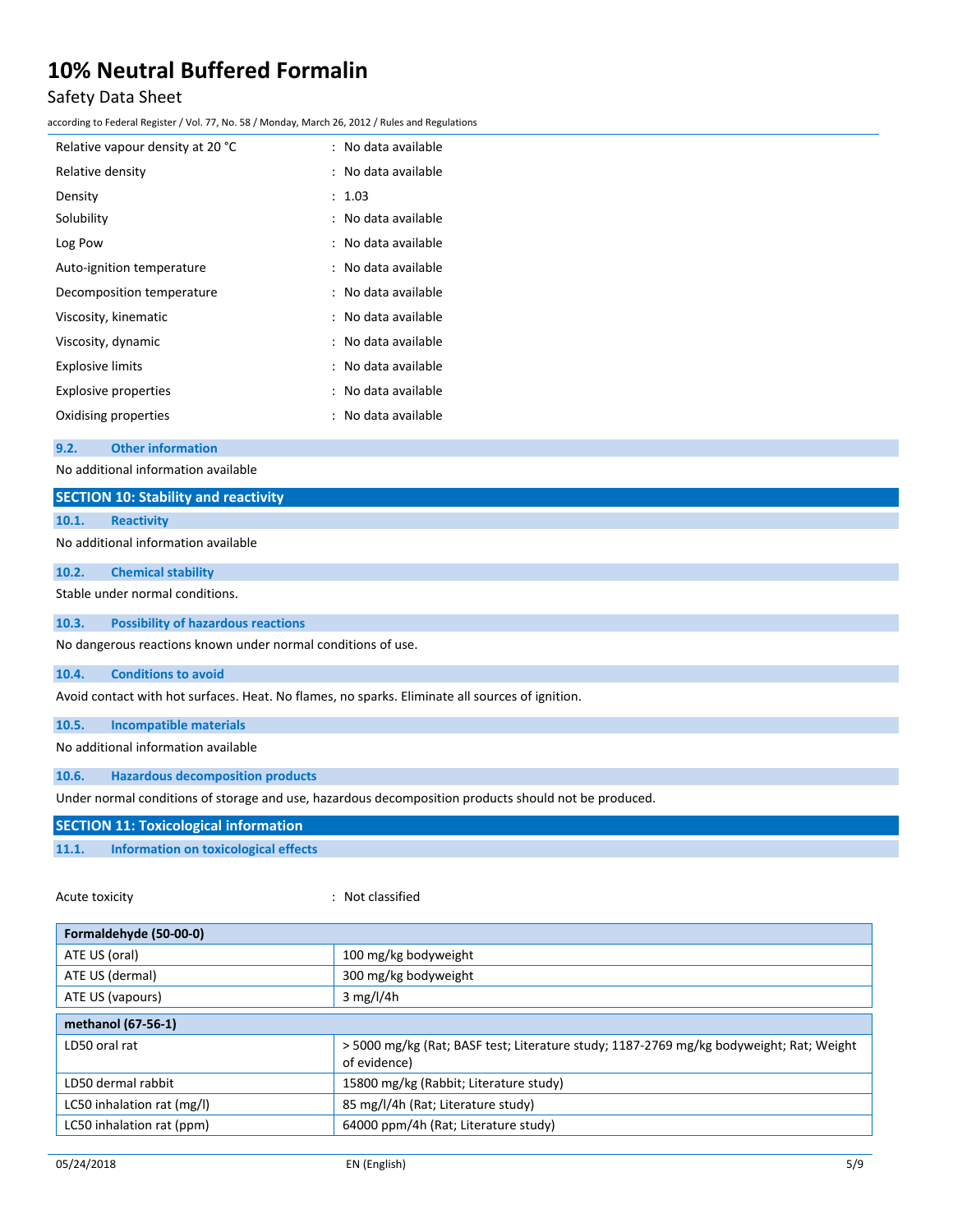# Safety Data Sheet

according to Federal Register / Vol. 77, No. 58 / Monday, March 26, 2012 / Rules and Regulations

| methanol (67-56-1)                                                                                                                              |                                                                                        |  |  |
|-------------------------------------------------------------------------------------------------------------------------------------------------|----------------------------------------------------------------------------------------|--|--|
| ATE US (oral)                                                                                                                                   | 100 mg/kg bodyweight                                                                   |  |  |
| ATE US (dermal)                                                                                                                                 | 300 mg/kg bodyweight                                                                   |  |  |
| ATE US (gases)                                                                                                                                  | 700 ppmv/4h                                                                            |  |  |
| ATE US (vapours)                                                                                                                                | 3 mg/l/4h                                                                              |  |  |
| ATE US (dust, mist)                                                                                                                             | $0.5$ mg/l/4h                                                                          |  |  |
| Skin corrosion/irritation                                                                                                                       | : Causes skin irritation.                                                              |  |  |
|                                                                                                                                                 | pH: 7 - 7.2                                                                            |  |  |
| Serious eye damage/irritation                                                                                                                   | : Causes serious eye damage. Causes serious eye irritation.                            |  |  |
|                                                                                                                                                 | pH: 7 - 7.2                                                                            |  |  |
| Respiratory or skin sensitisation                                                                                                               | : May cause an allergic skin reaction.                                                 |  |  |
| Germ cell mutagenicity                                                                                                                          | : Suspected of causing genetic defects.                                                |  |  |
| Carcinogenicity                                                                                                                                 | : May cause cancer.                                                                    |  |  |
|                                                                                                                                                 |                                                                                        |  |  |
| Formaldehyde (50-00-0)                                                                                                                          |                                                                                        |  |  |
| IARC group                                                                                                                                      | 1 - Carcinogenic to humans                                                             |  |  |
| National Toxicity Program (NTP) Status                                                                                                          | 2 - Known Human Carcinogens                                                            |  |  |
| Reproductive toxicity                                                                                                                           | : Not classified                                                                       |  |  |
| Specific target organ toxicity (single exposure)                                                                                                | : Causes damage to organs.                                                             |  |  |
|                                                                                                                                                 |                                                                                        |  |  |
| Specific target organ toxicity (repeated                                                                                                        | : Not classified                                                                       |  |  |
| exposure)                                                                                                                                       |                                                                                        |  |  |
|                                                                                                                                                 |                                                                                        |  |  |
| Aspiration hazard                                                                                                                               | : Not classified                                                                       |  |  |
|                                                                                                                                                 |                                                                                        |  |  |
| Symptoms/effects after skin contact                                                                                                             | : Irritation. May cause an allergic skin reaction.                                     |  |  |
| <b>SECTION 12: Ecological information</b>                                                                                                       |                                                                                        |  |  |
| 12.1.<br><b>Toxicity</b>                                                                                                                        |                                                                                        |  |  |
|                                                                                                                                                 |                                                                                        |  |  |
| : The product is not considered harmful to aquatic organisms nor to cause long-term adverse<br>Ecology - general<br>effects in the environment. |                                                                                        |  |  |
|                                                                                                                                                 |                                                                                        |  |  |
| methanol (67-56-1)                                                                                                                              |                                                                                        |  |  |
| LC50 fish 1                                                                                                                                     | 15400 mg/l (LC50; EPA 660/3 - 75/009; 96 h; Lepomis macrochirus; Flow-through system;  |  |  |
|                                                                                                                                                 | Fresh water; Experimental value)                                                       |  |  |
| > 10000 mg/l (EC50; DIN 38412-11; 48 h; Daphnia magna; Static system; Fresh water;<br>EC50 Daphnia 1                                            |                                                                                        |  |  |
|                                                                                                                                                 | Experimental value)                                                                    |  |  |
| LC50 fish 2                                                                                                                                     | 10800 mg/l (LC50; 96 h; Salmo gairdneri)                                               |  |  |
| <b>Persistence and degradability</b><br>12.2.                                                                                                   |                                                                                        |  |  |
|                                                                                                                                                 |                                                                                        |  |  |
| Formaldehyde (50-00-0)                                                                                                                          |                                                                                        |  |  |
| Persistence and degradability                                                                                                                   | Readily biodegradable in water. No (test)data on mobility of the components available. |  |  |
|                                                                                                                                                 | Photodegradation in the air.                                                           |  |  |
| Biochemical oxygen demand (BOD)                                                                                                                 | 0.64 g $O2/g$ substance                                                                |  |  |
| Chemical oxygen demand (COD)                                                                                                                    | 1.06 g $O2/g$ substance                                                                |  |  |

| ThOD                          | 1.068 g $O2$ /g substance                                                         |     |
|-------------------------------|-----------------------------------------------------------------------------------|-----|
| BOD (% of ThOD)<br>0.6        |                                                                                   |     |
| methanol (67-56-1)            |                                                                                   |     |
| Persistence and degradability | Readily biodegradable in water. Biodegradable in the soil. Highly mobile in soil. |     |
| 05/24/2018                    | EN (English)                                                                      | 6/9 |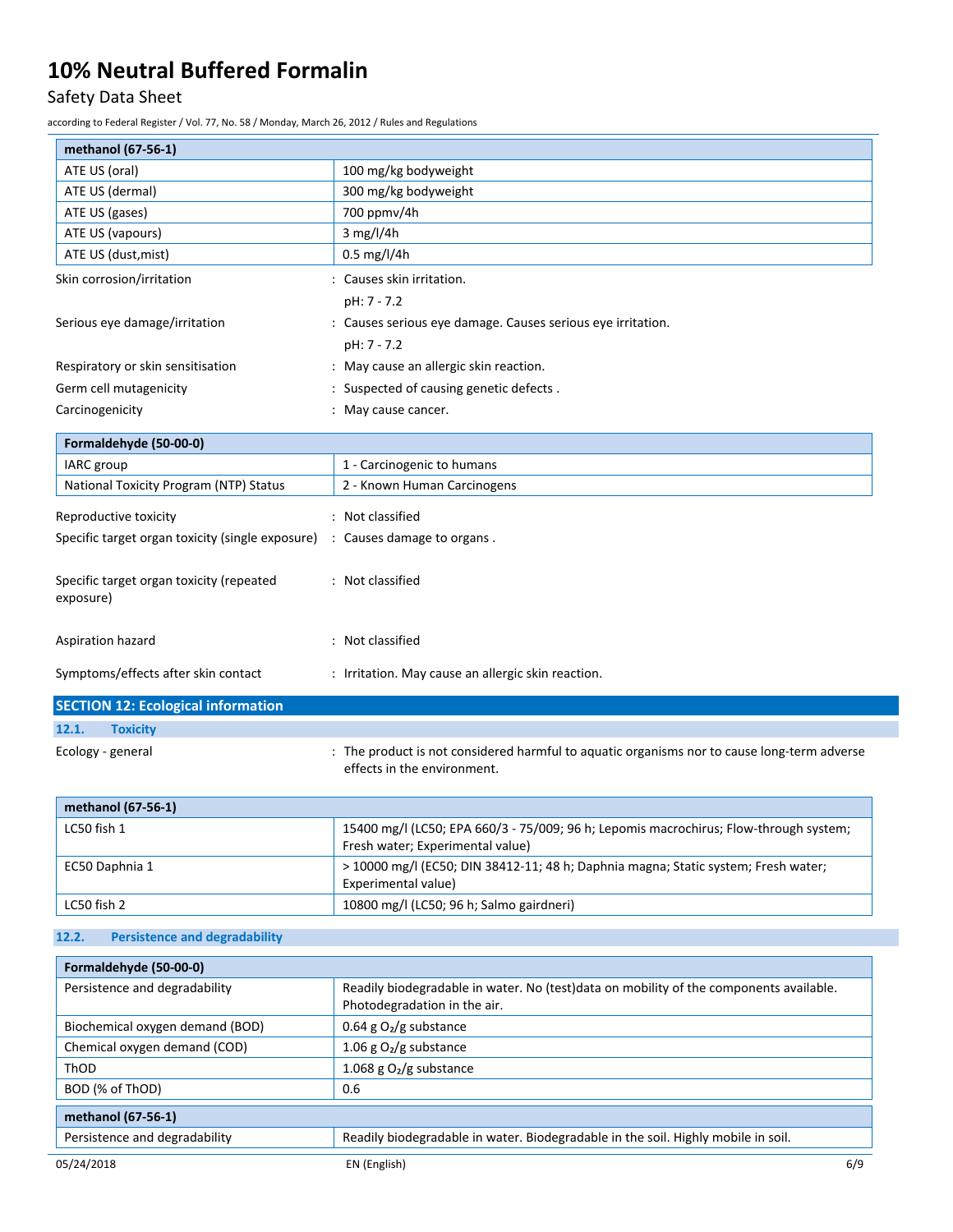# Safety Data Sheet

according to Federal Register / Vol. 77, No. 58 / Monday, March 26, 2012 / Rules and Regulations

| methanol (67-56-1)              |                                 |  |
|---------------------------------|---------------------------------|--|
| Biochemical oxygen demand (BOD) | 0.6 - 1.12 g $O_2$ /g substance |  |
| Chemical oxygen demand (COD)    | 1.42 g $O_2/g$ substance        |  |
| ThOD                            | 1.5 g $O_2/g$ substance         |  |
| BOD (% of ThOD)                 | 0.8 (Literature study)          |  |

### **12.3. Bioaccumulative potential**

| Formaldehyde (50-00-0)    |                                                |  |
|---------------------------|------------------------------------------------|--|
| $-0.78 - 0.0$<br>Log Pow  |                                                |  |
| Bioaccumulative potential | Bioaccumulation: not applicable.               |  |
| methanol (67-56-1)        |                                                |  |
| BCF fish 1                | < 10 (BCF; 72 h; Leuciscus idus)               |  |
| Log Pow                   | -0.77 (Experimental value; Other)              |  |
| Bioaccumulative potential | Low potential for bioaccumulation (BCF < 500). |  |

### **12.4. Mobility in soil**

| methanol (67-56-1) |                                          |
|--------------------|------------------------------------------|
| Surface tension    | $0.023$ N/m (20 °C)                      |
| Log Koc            | Koc, PCKOCWIN v1.66; 1; Calculated value |

### **12.5. Other adverse effects**

No additional information available

| <b>SECTION 13: Disposal considerations</b> |                                                                                               |  |  |  |
|--------------------------------------------|-----------------------------------------------------------------------------------------------|--|--|--|
| <b>Disposal methods</b><br>13.1.           |                                                                                               |  |  |  |
| Waste treatment methods                    | : Dispose of contents/container in accordance with licensed collector's sorting instructions. |  |  |  |
| <b>SECTION 14: Transport information</b>   |                                                                                               |  |  |  |
| <b>Department of Transportation (DOT)</b>  |                                                                                               |  |  |  |
| In accordance with DOT                     |                                                                                               |  |  |  |
| Not applicable                             |                                                                                               |  |  |  |
| <b>Transport by sea</b>                    |                                                                                               |  |  |  |
| Not applicable                             |                                                                                               |  |  |  |
| <b>Air transport</b>                       |                                                                                               |  |  |  |
| Not applicable                             |                                                                                               |  |  |  |
| <b>SECTION 15: Regulatory information</b>  |                                                                                               |  |  |  |
| 15.1. US Federal regulations               |                                                                                               |  |  |  |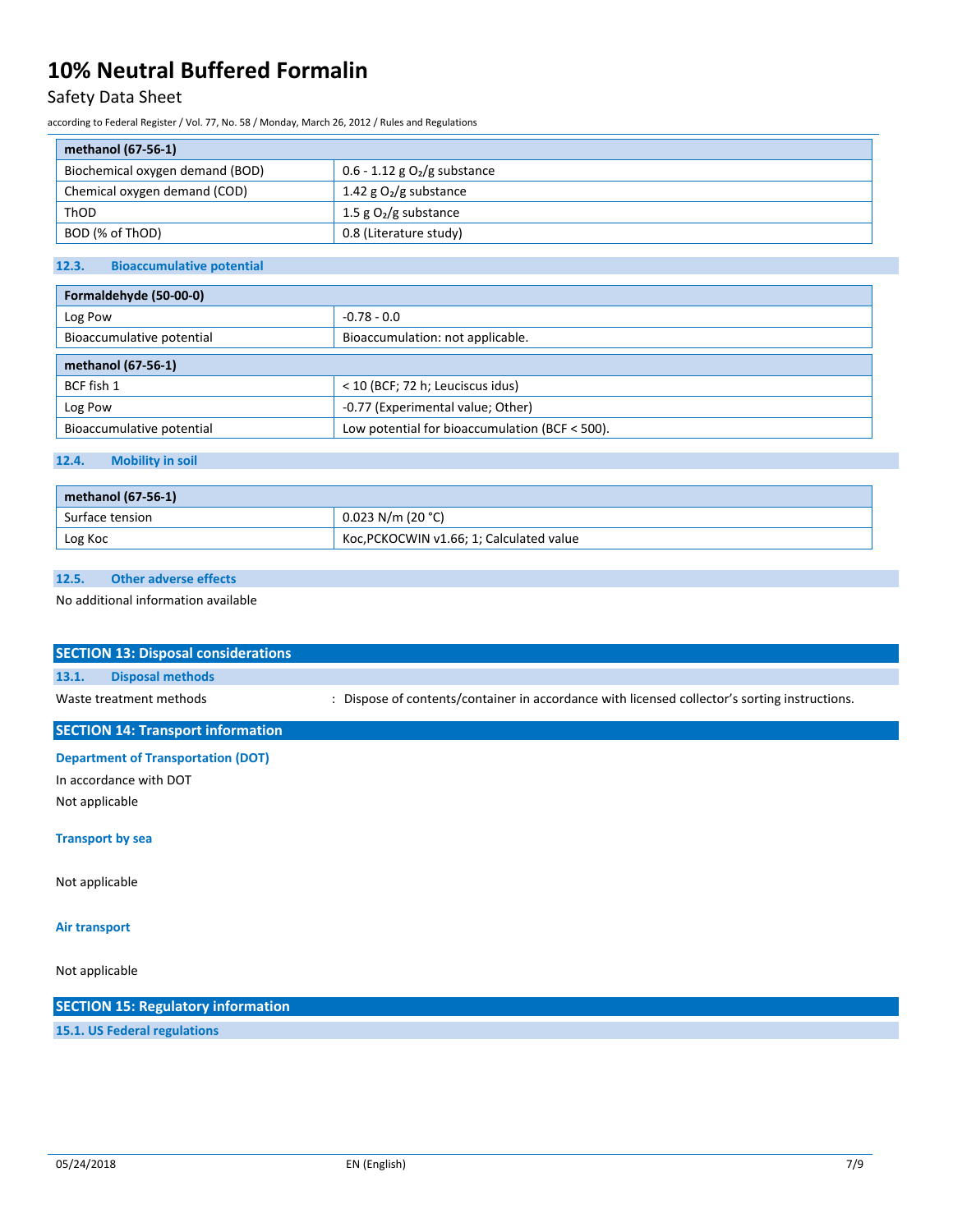## Safety Data Sheet

according to Federal Register / Vol. 77, No. 58 / Monday, March 26, 2012 / Rules and Regulations

| Formaldehyde (50-00-0)                                                                                                                           |        |  |
|--------------------------------------------------------------------------------------------------------------------------------------------------|--------|--|
| Listed on the United States TSCA (Toxic Substances Control Act) inventory<br>Subject to reporting requirements of United States SARA Section 313 |        |  |
| <b>CERCLA RO</b>                                                                                                                                 | 100 lb |  |
| SARA Section 302 Threshold Planning<br>Quantity (TPQ)                                                                                            | 500 lb |  |
| methanol (67-56-1)                                                                                                                               |        |  |
| Listed on the United States TSCA (Toxic Substances Control Act) inventory<br>Subject to reporting requirements of United States SARA Section 313 |        |  |
| 5000 lb<br>CERCLA RQ                                                                                                                             |        |  |

### **15.2. International regulations**

**Formaldehyde (50-00-0)**

# **CANADA**

Listed on the Canadian DSL (Domestic Substances List)

### **methanol (67-56-1)**

Listed on the Canadian DSL (Domestic Substances List)

### **EU-Regulations**

No additional information available

### **National regulations**

| Formaldehyde (50-00-0)                                                                                                                                                    |  |
|---------------------------------------------------------------------------------------------------------------------------------------------------------------------------|--|
| Listed on IARC (International Agency for Research on Cancer)<br>Listed as carcinogen on NTP (National Toxicology Program)<br>Listed on EPA Hazardous Air Pollutant (HAPS) |  |
| methanol (67-56-1)                                                                                                                                                        |  |
| Listed on EPA Hazardous Air Pollutant (HAPS)                                                                                                                              |  |

### **15.3. US State regulations**

| Formaldehyde (50-00-0)                                      |                                                                   |                                                                              |                                                                            |                                     |
|-------------------------------------------------------------|-------------------------------------------------------------------|------------------------------------------------------------------------------|----------------------------------------------------------------------------|-------------------------------------|
| U.S. - California -<br>Proposition 65 -<br>Carcinogens List | U.S. - California -<br>Proposition 65 -<br>Developmental Toxicity | U.S. - California -<br>Proposition 65 -<br>Reproductive Toxicity -<br>Female | U.S. - California -<br>Proposition 65 -<br>Reproductive Toxicity -<br>Male | No significant risk<br>level (NSRL) |
| <b>Yes</b>                                                  | No                                                                | No                                                                           | No                                                                         | $40 \mu g$ /day                     |
| methanol (67-56-1)                                          |                                                                   |                                                                              |                                                                            |                                     |
| U.S. - California -<br>Proposition 65 -<br>Carcinogens List | U.S. - California -<br>Proposition 65 -<br>Developmental Toxicity | U.S. - California -<br>Proposition 65 -<br>Reproductive Toxicity -<br>Female | U.S. - California -<br>Proposition 65 -<br>Reproductive Toxicity -<br>Male | No significant risk<br>level (NSRL) |
| No                                                          | Yes                                                               | No                                                                           | No                                                                         |                                     |

### **Formaldehyde (50-00-0)**

U.S. - New Jersey - Right to Know Hazardous Substance List

### **methanol (67-56-1)**

U.S. - New Jersey - Right to Know Hazardous Substance List